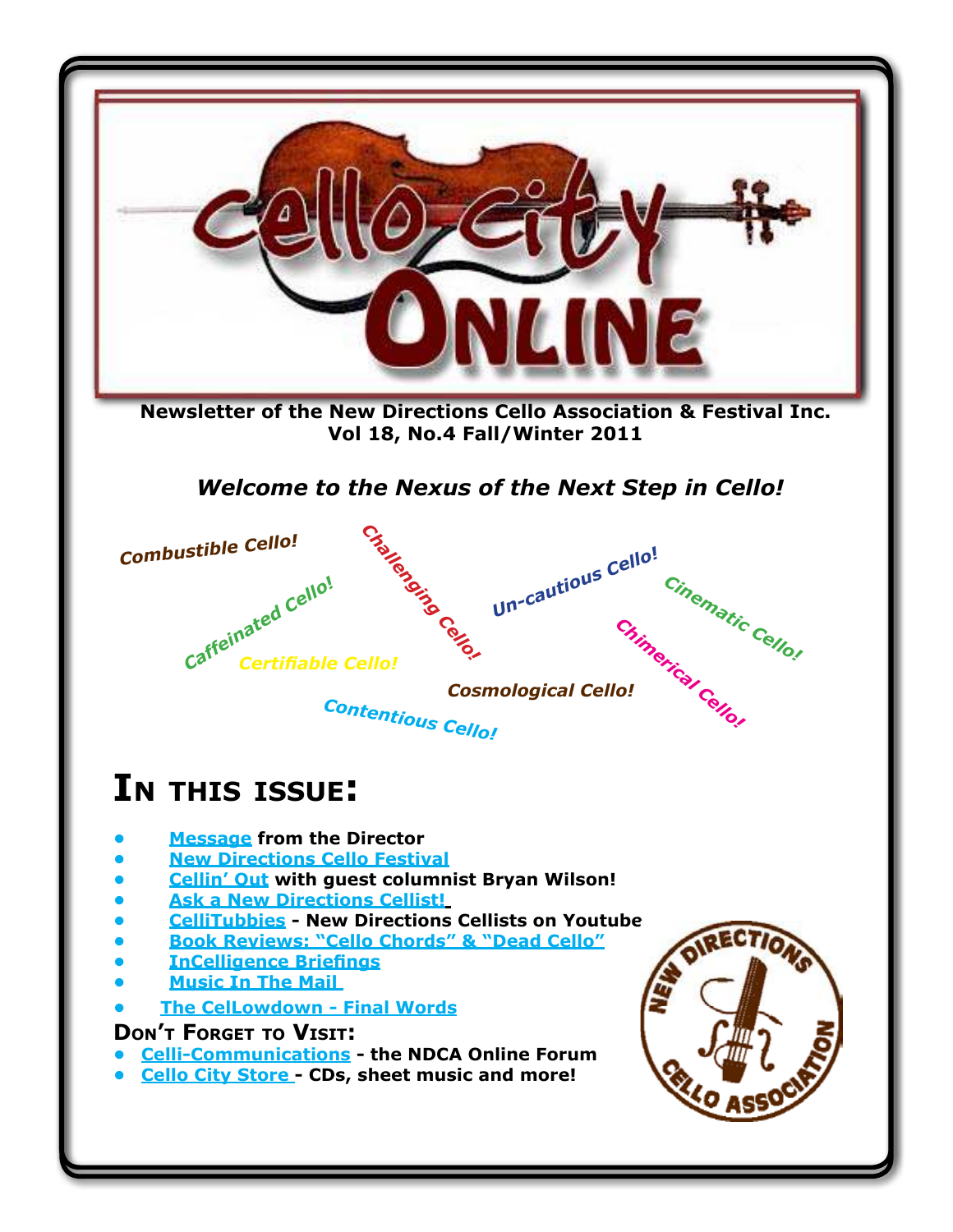# **Message FroM the DIrector**

Sometimes I wonder why I continue working away throughout the year to keep New Directions going. Now working on planning our 18th annual festival, this New Directions thing has been a part of my life for so long that I also occasionally wonder what I would do without it! While it surely cuts down on my ability to put time in on my own musical career, I think it's the memory of all the rich experiences from past festivals and the wonderful connections I have made with the (almost) countless great guest artists that keep me going.

For more inspiration and reasons to come to the next festival, check out the photos and article about the 2011 festival and get ready for an exciting 18th annual festival, June 8-10th, 2012 at Ithaca College in Ithaca, New York.

Hope to see you in June!

- Chris

 $\cdot$ 

*Chris White, Director New Directions Cello Association and Festival*

*123 Rachel Carson Way Ithaca NY 14850 (607) 277-1686 (phone & fax)*

*www.newdirectionscello.org chrisw@newdirectionscello.org*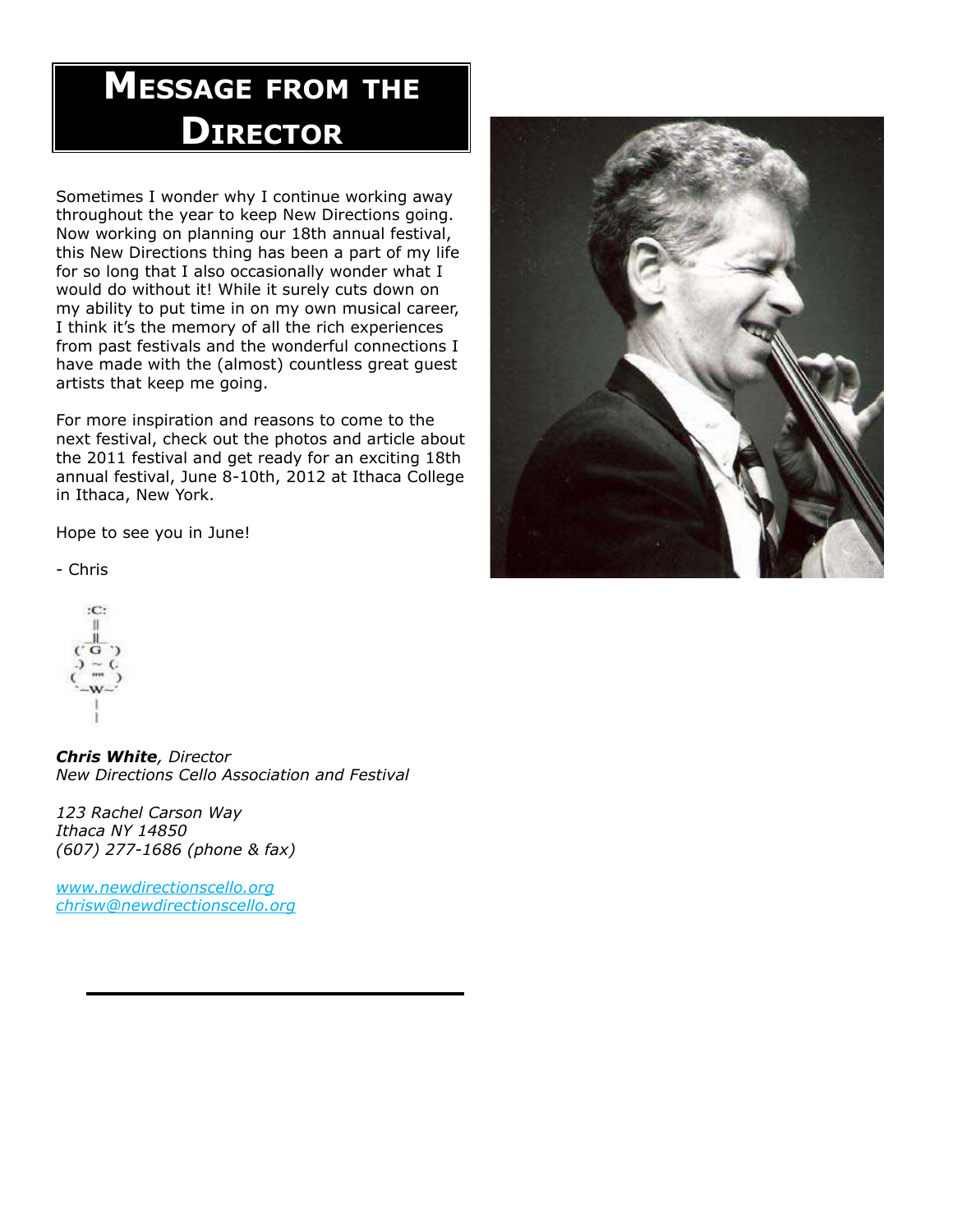### *New DirectioNs cello Festival 2011*

Reminiscing NDCF 2011, & a peek at the 2012 festival lineup!

If a picture is worth a thousand words, we have thousands of words here to attest to the great cellistic times we had at the 17th annual New Directions Cello Festival at Ithaca College in Ithaca, New York this past June 10th-12th.

Guest artists were Eugene Friesen (with Tim Ray on piano, vocalist Mili Bermejo & bassist Dan Greenspan), Mike Block, Kevin Fox, Renata Bratt and her New Almaden Trio, & Sera Smolen with Tom Mank & Susan Hoover.

One of the hallmarks of our festival is the wide variety of styles we present. From Cajun to Choro, Acid Jazz to Zydeco, Bebop to Western Swing, and many, many styles which defy categorization - it all happens on the cello, and it all happens at New Directions!

If you've ever been to one of these festivals you'll know what it's all about; amazing concerts, cool workshops, hanging out with kindred spirits, playing in the Cello Big Band (30–40+ cellos) and jamming into the night with cellists and others. What you might not find at the festival is time for much besides cello-mania. Sleep is something we save for after the rosin dust clears. Dinner at Moosewood Restaurant in downtown Ithaca? Or maybe a hike in one of the beautiful gorges and state parks in and around Ithaca? Well, some find a way to do these things, but usually it entails taking time away from cello-landia or coming early and/or staying on after the festival. There is, in fact, a group of dedicated NDCFers who come the day before and stay an extra night. These folks claim that the best jamming and hanging out happens on Thursday and Sunday nights…while the official festival happens Friday noon through Sunday afternoon. Maybe you'll want to join this select group at our 18th annual festival: New Directions 2012, June 8-10th!

The sponsors for the 2011 festival were: Strings Magazine, Super-Sensitive String Co, NS Design, David Gage String Instruments, Electric Violin Shop, D'Addario, Ithaca College, Finger Lakes Environmental Film Festival and the members of the NDCA.



#### *New Directions Cello Festival 2012, June*

*8-10th,* will again be taking place at Ithaca College. At the time of this writing, guest artists are still in the process of being invited, however there are already several confirmations:





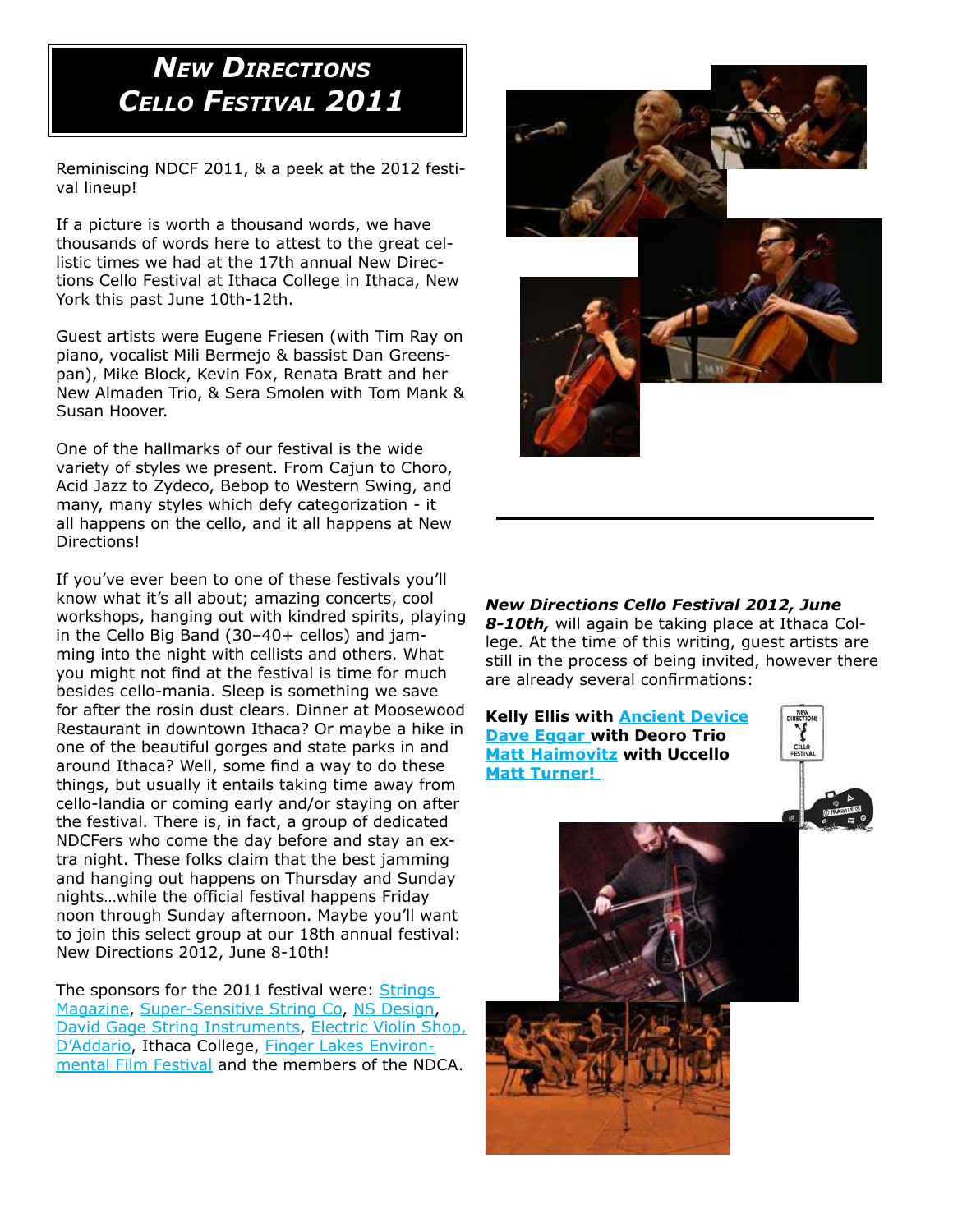## **wIth Bryan wIlson** Cellin' Out!

### *6 Easy Ways to Start Chordin'*

Hey there cello friends! Let's put the bow down for a second and try playing some chords. Knowing how to play chords will help you tremendously because harmony is a fundamental building block in nearly all styles and genres of music. I'm going to outline 6 different types of chords using only one fingering for each. These fingerings will work in every key, so you'll have a go-to position to get you started.

Let's start out with the basic major and minor chord fingerings. To play any major chord, put your 1st finger on the root note, then bar your 1st finger directly across the next string, and place your 3rd finger on the last string. To play any minor chord, do the same exact thing, but instead of placing your 3rd finger on the final string, use your 2nd second finger on the note a half step lower. Here are all of the major and minor chords using these fingerings:

#### Video

Now let's try some seventh chords. To play a dominant 7th chord that will work in any key, put your 1st finger on the root note of the chord, your 4th finger on the next string, and your 3rd finger on the final string. To play a major 7th chord, you will have to use an extension. Place your 1st finger on the root note, place your 4th finger in an extension position on the next string, and finally place your 2nd finger in the extended position on the final string. Here are all of the dominant 7th and major 7th chords using these fingerings:

#### Video

For our final chords, let's try some augmented and diminished. To play an augmented chord, put your 1st finger on the root note, your 2nd finger on the next string, and your 3rd finger on the final string. To play a diminished chord, put your 2nd finger on the root note, your 1st finger on the next string, and your 3rd finger on the final string. Here are all of the augmented and diminished chords using these fingerings:



There you go! You're off to a great start playing chords on your cello. If you want to explore more types of chords and tons of cool ways to play them, check out my book, Cello Chords, which can be purchased on my site. Have fun guys! (editor's note: there is a review of Bryan's book in this issue of Cello City Online)

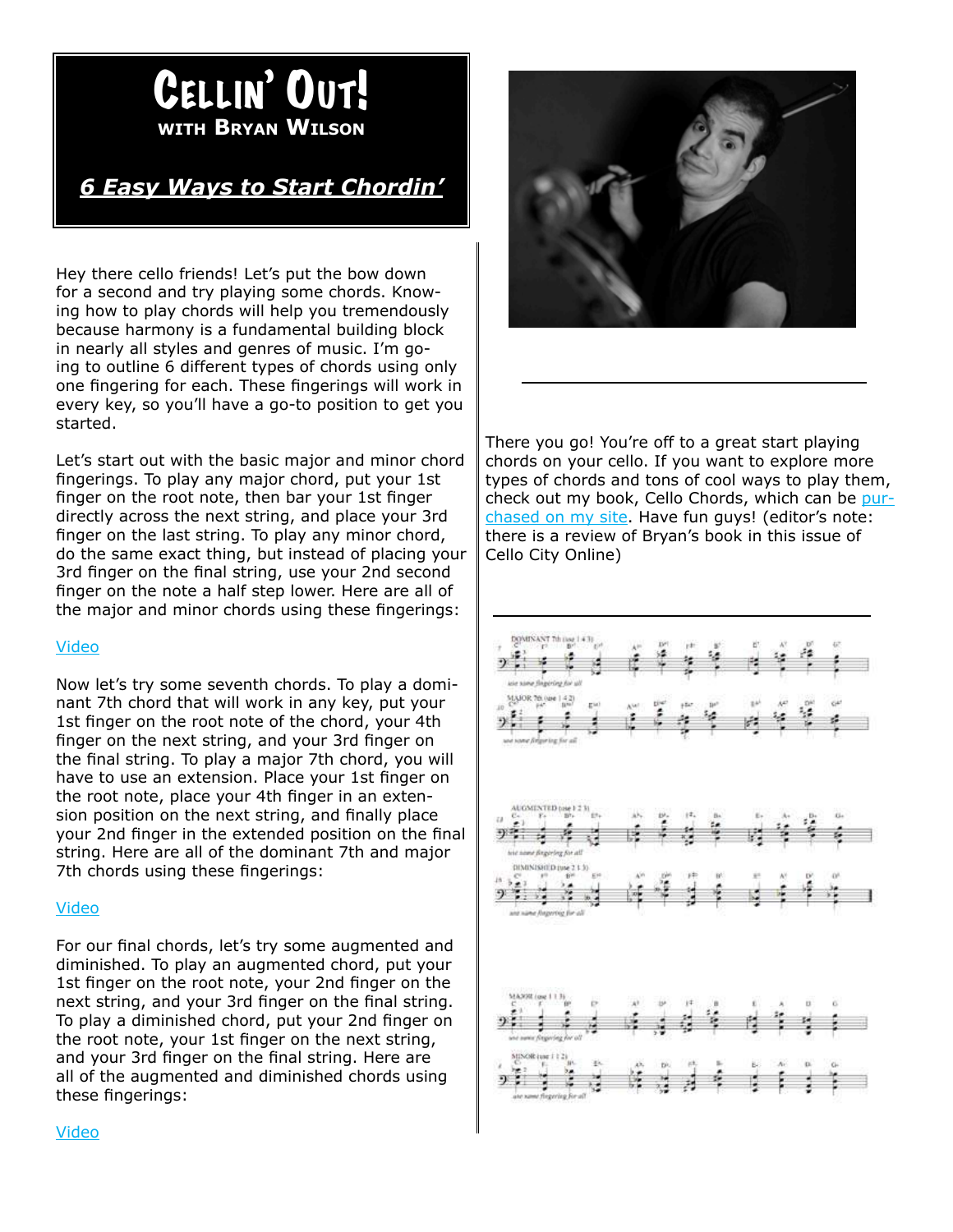### **IncellIgence BrIeFIngs**

Cycling Cellists! No, we're not referring to those tired souls who get paid a pittance to slog it out every summer playing Wagner's Ring - these cyclists are the real deal. A big thanks to Joey Chang for the heads-up about this wonderful way in which Cello Love is being spread by pedal power. Recently, Joey toured in Europe for 6 months on his bike, hauling not only his cello, but also a human-powered PA.

Some other Cycling Cellists of note: Kristin Rule & Ben Sollee

Jelena Mihailovic, a young Serbian rock cellist, has been hired to write the score for the next James Bond film.

The New Directions facebook page is hopping! Cellists from all over the world are posting interesting new stuff on an almost daily basis.

This article may be a bit dated, but hey, news is news, right?





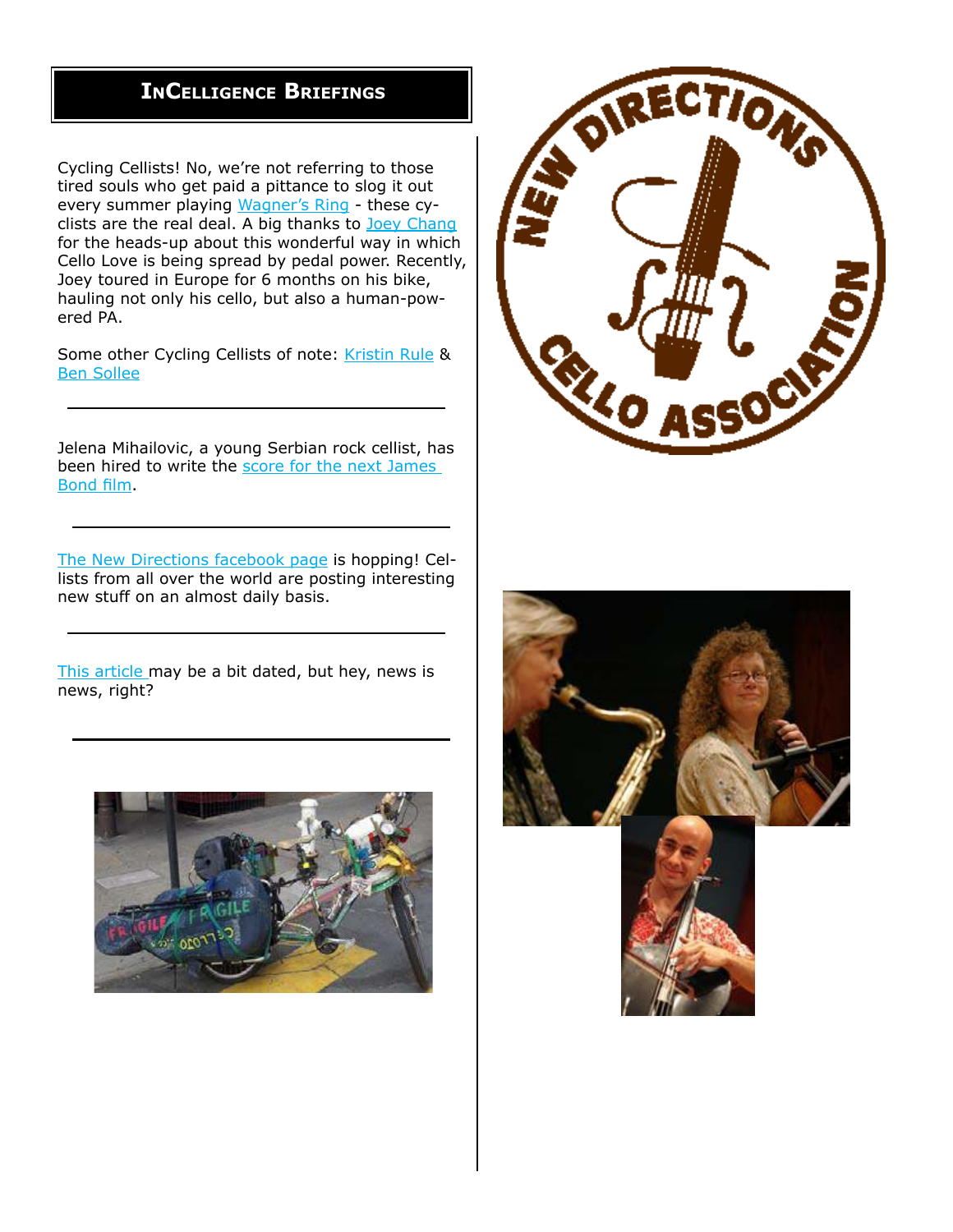

In each issue of Cello City Online, we publish answers to questions posed to the New Directions Cello Community (professional and semi-professional cellists). If you have a question you'd like presented here, please send an email to the editor: corbinkeep@telus.net Note: questions and responses may be edited for clarity.

Our question:

*"There are very few instruction books or established methods for learning to play nonclassical styles on the cello. New Directions cellists, as a rule, need to be inventive and forge their own way. Outside of the scope of regular classical study, what are some of the things you have worked on in order learn to do what you do?"* 

•

#### Gideon Freudmann (USA)

A few things that helped me find a way into playing non-classical music were:

 - Figuring out cello lines in Beatles songs like Piggies, Strawberry Fields, I am the Walrus...

 - Jamming with recordings, especially simple forms like 12 bar blues or predictable folk tunes

- Improvising with friends

•

#### Zeno Gabaglio (IT)

There were two things which took me beyond the classical idea of cello playing/thinking.

The first came from contemporary classical music. Some pieces, such as those by composers Karlheinz Stockhausen and Vinko Globokar, are written in "open form". Interpreting this music requires inventing what to play the in the "free" sections of

these pieces. For me, that was the first experience of going out of the bounds of normal written music; of thinking myself as a creator, and not only as a player.

The second experience which changed the way I approach cello playing was during an international competition in Aosta, Italy (2002) for presenting live music on silent movies. To instantly create a live musical score for a 25 minute movie was for me, unthinkable with only a "normal" cello. The only solution I found was to enhance my cello electronically, via amplification, effects and looping. Multi-layer playing is a completely different mode of expression on our instrument!

•

#### Stephanie Winters (USA)

Standing up can be a great way to work on phrasing and groove. Playing while standing also helped me with my breathing when I was working on my singing and playing. I usually rest my left foot on a equipment case\* - about 12 inches tall - to raise my knee, in order to secure the cello. I also use an extra long endpin.\*\* However, an easy way to get started is by resting the cello on a padded keyboard bench and standing with both feet flat. If you don't have the right bench, you can kneel on the floor on something padded like a rolled towel. As the hips are straight when you kneel - you get many of the same benefits as standing. I no longer perform standing, but I still use it as a practice technique even with Bach.

Editor's notes: \*If you don't have an equipment case, or it's not the right size, I've found that a wooden yoga block can work well for this purpose, and travels well. \*\*Commercially manufactured, extra-long endpins can be difficult to come by. An extremely inexpensive workaround is to purchase steel tubing which is the exact same diameter as your cello's existing endpin. If you take your cello to a shop which sells steel tubing, you can obtain an endpin that literally will be as long as your cello is deep; just push an extra long piece into the receptacle at the bottom of your instrument, mark it, then have someone at the shop cut it for you. I paid about \$20 for my extra long endpin. (The name of the store - no kidding! - was "Metal Mart" in Langley, British Columbia) The issue of the point on the end can be solved by having a pointed metal tip welded on (more expensive) or using one of Sean Grissom's Stoppins (very cheap). I must confess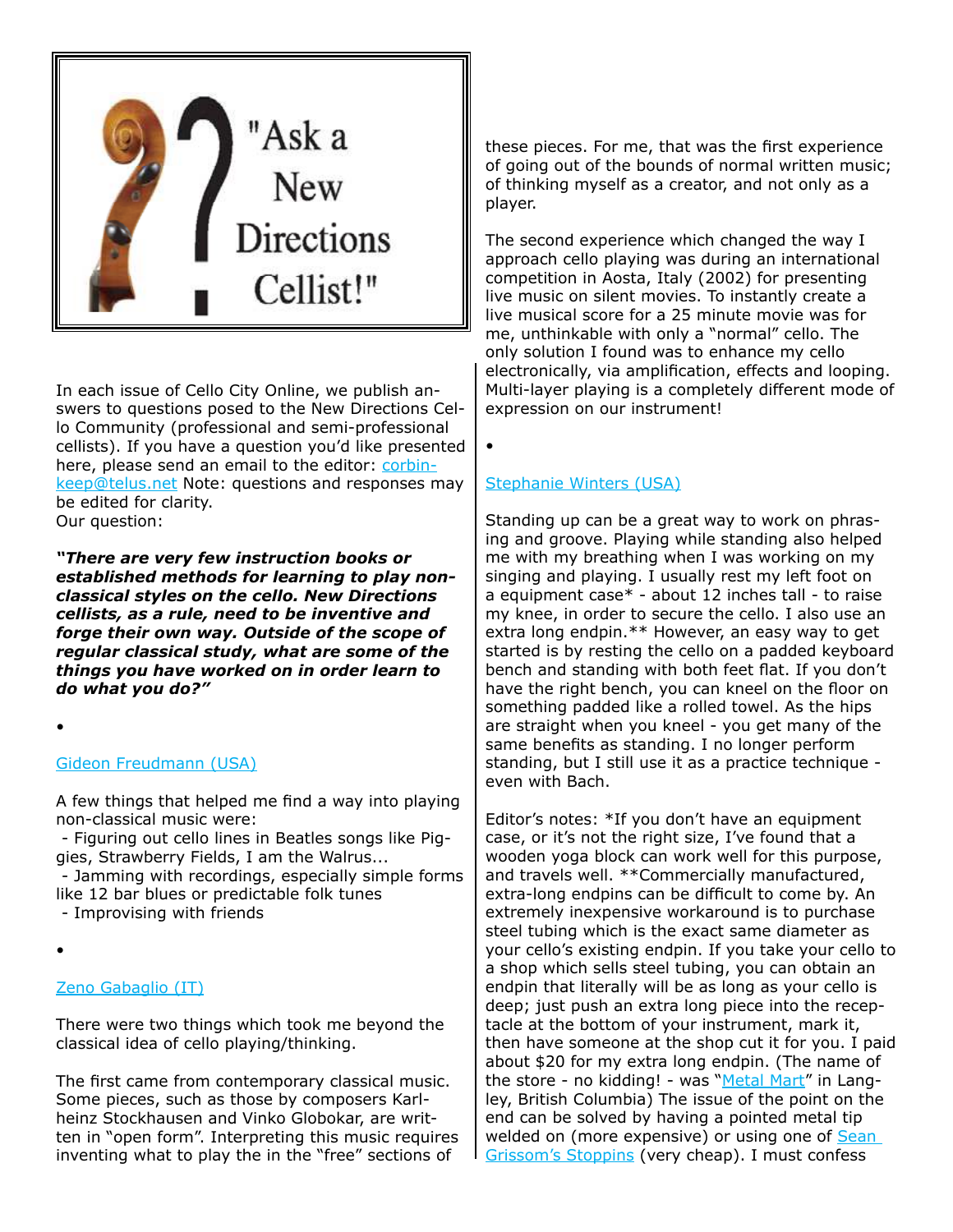that I've never bothered with either; something about the angle of the endpin when standing up makes it less prone to slippage for some reason. (If you're playing on a rug, of course there's no issue with slippage at all.)

Here is a video, from NDCF '97, of Stephanie utilizing her raised foot standing technique.

•

#### Beth Welch Snellings (USA)

"The most important thing for me is to get away from constant note-reading…replacing the notereading with listening to music and trying to imitate what I hear. Reading chord symbols is also an important cognitive skill to develop - I can play like a guitarist, except with a cello in my hands."

•

#### Mark Dudrow (USA)

1) Playing other instruments: electric bass, mandolin, guitar, and taking things I learn about groove back to the cello.

2) Playing music outside the classical repertoire on the cello, i.e. traditional folk music learned by ear, fiddle tunes etc.

3) Jamming with all different kinds of music; trying to emulate the sounds of other instruments. 4) I sometimes work on specific technical skills

which are not often found in classical music (but with the same kind of practice mentality) i.e., blues scales, slides, harmonic effects.

•

#### Chris White (USA)

I think the most important non-classical learning I did in the past came from what I did on the guitar, which was playing by ear (learning songs/tunes from recordings and from others) as well as making up my own stuff and jamming with other people. I did this all while I was studying the cello classically with classical teachers. For many years I never thought the two "worlds" would come together, but then, at about age 18, I started experimenting with jamming and "fooling around" on the cello. I think I got the "feel" of non-classical music from all the time I had worked on my guitar playing - all of the instincts and theoretical knowledge that I had acquired as a guitarist - and then transferred that to the cello. Much later, I actively studied jazz theory (chords and scales) on the cello and worked with Jamie Aebersold's play-along books & CDs. In my teaching now, what I mostly use with my students for their non-classical development are my

own "Jazz Cello" book & CD method, Sera Smolen's "Fiddling Tunes for Cello & Guitar" and some of the Aebersold material. I also like to help them with other books they might find and bring in, like Beatles tunes, or other pop/rock stuff.

Trevor Exter (USA)

1) Rhythm! Google Bembe Wheel and do that stuff. 2) For knowing where the notes are and what they really should sound like, the big book "Harmonic Experience" is invaluable - especially for us nonfretted players.

•

•

#### Kristen Miller (USA)

I practice against drones all the time for intonation, and playing against loops helps me work rhythm. Mostly though, practicing for gigs is about repetition - the same as for classical music. Can't get away from it!

•

#### Priscilla Hawkins (USA)

I am classically trained. About 10 years ago, I took some lessons from Marika Hughes, who was also originally a classical player, but crossed over. She used me as a guinea pig. I started listening more to familiar songs and tried playing along, which was much easier than I thought. Also, I listened to jazz, then recorded myself playing, to hear what I needed to change to sound more like a jazz player. Memorizing all kinds of music has also made a big difference for me.

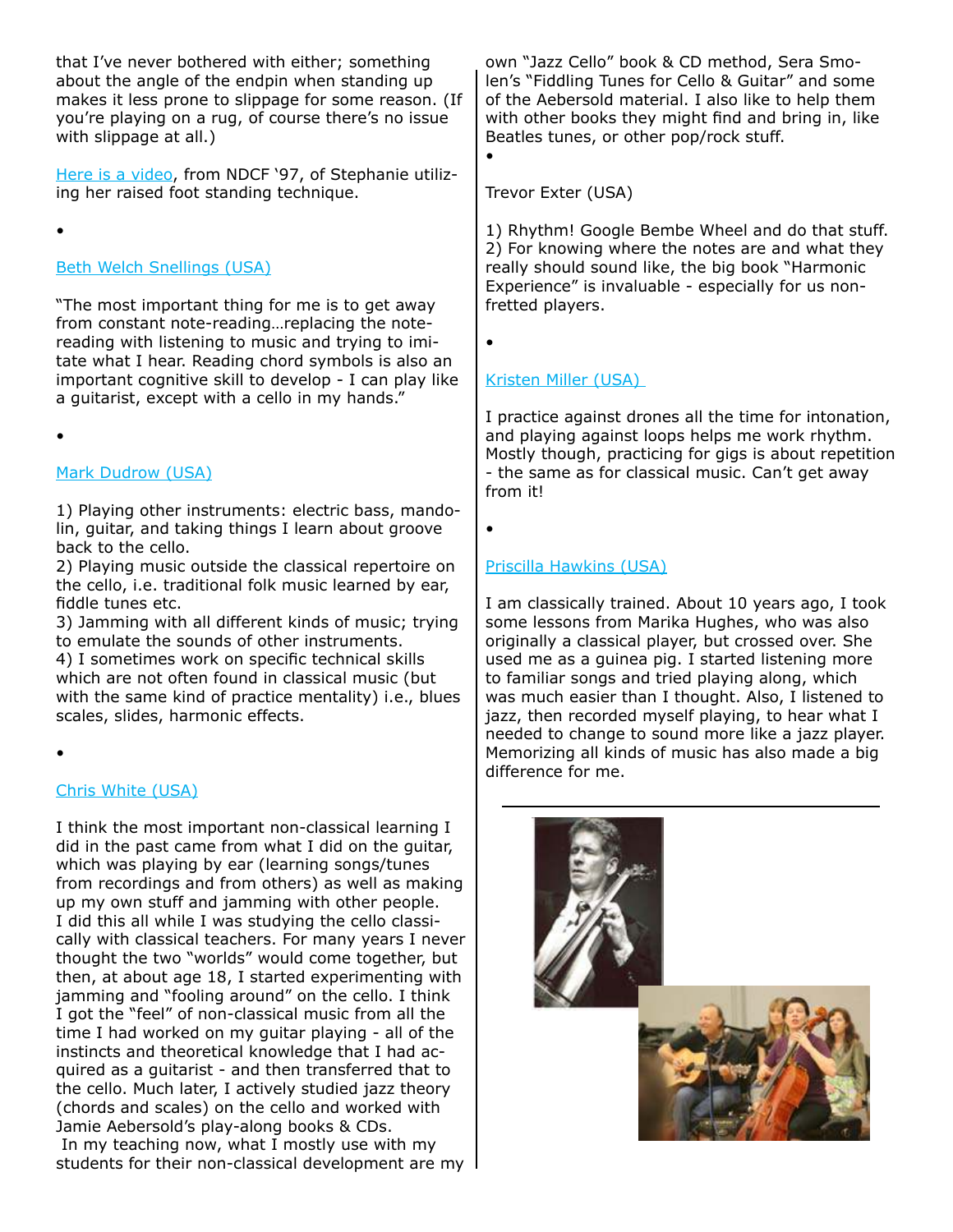## **cellItuBBIes: new DIrectIons cellIsts on youtuBe**

Our theme for tonight's edition of Cellitubbies: cello humour! Some might say that the oft-somber, if not downright morose sound of the cello does not lend itself to being funny. Often, this is true. The Brahms E Minor, for example, is not apt to evoke even a chuckle. Much of the time the humour in cello humour is when the cellist is not trying to be funny!

To wit:

Video

Let's set a soundpost! Oops:

Video

I'm not sure if the famous cellist in this scene from this 1969 film was trying to be funny or not. He certainly looks serious:

Video

Nice to know that in a pinch, your cello can be used as a toboggan:

#### Video





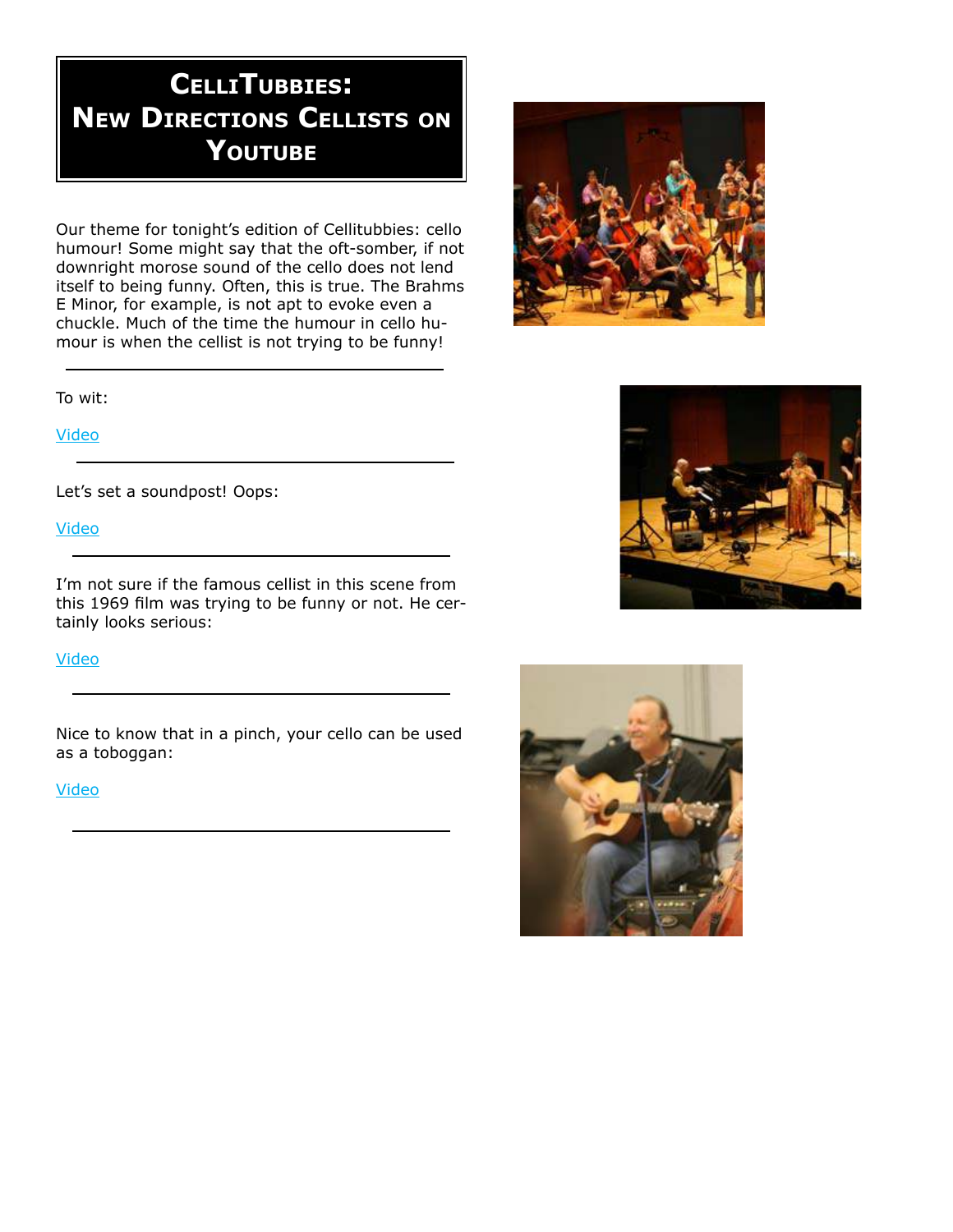### **BOOK REVIEW**: *Cello Chords*  **by Bryan Wilson**

*Cello Chords* is, according to the author, "the only book on the market to focus solely on the cello's massive chord potential." If you are a cellist just beginning to delve into the world of 'comping' on your axe, Wilson's book could be an eye opener for you. For more seasoned, already chord-savvy cellists, you will doubtless find some fresh voicings, and new approaches which may not have occurred to you before.

One thing I notice about the book is that it definitely leans toward Wilson's own idiosyncrasies as a cellist. For example, for chords where all of the voices cannot be played simultaneously, he has devised a system which utilizes hammer-ons, pull-offs and using the same finger twice. For much of this, it's not something that I would personally find useful all that often. In fact, in many of the cases, I found that by using my own fingerings, I was able to play the chords in one go without using his techniques. Clearly, the techniques are something that work for Wilson, and he probably does wonderful, unique things with them. However to what degree this knowledge might benefit other cellists remains to be seen. (for more about this style of chord execution, please refer to **Bryan's video on this subject**)

Cello Chords is set up so that the chords are presented going up in the circle of 5ths as you make your way through the book; that is, C chords first, followed by G, then D, etc. They also progress in complexity - C, Cm, C7, Cm7 etc. The format is standard bass clef notation with suggested fingerings - no guitar style diagrams here!

Examples are given of certain chords where MANY possible permutations are shown. A voicing of "C" will be written C-G-E-C, then, next to that, the same chord, but with one note missing; showing only the C-G-E with no C on top. I am of two minds with regard to this approach. Mind one: given the "massive" potential for chords on the instrument, is it not a bit redundant to trot out voicings that are nearly identical, with only a note or two added or subtracted? Mind two: it's possible that a cellist might not explore all of the possibilities, and hence



would fail to discover the joy of some chords, because the exact notes were not laid out for them.

Some of the chords I find unplayable (like, hopeless, not gonna happen). Others are playable and make theoretical sense, but don't sound very good, or feel very good to play - at least to me. Perhaps it's just as well that they are included, one never knows, but there are other chords which I love and play all the time which are strangely absent from the book. For example, where are the six chords? (to be fair, a few six chords do make an appearance in the bonus section at the end of the book, along, strangely, with some voicings of five chords. I say strangely, because five chords are a staple in so many genres, one would think that they might occupy a more prominent spot in the book, with more fingering possibilities).

Cellists don't tend to approach chords the way guitarists (especially jazzers) do; that is, learn a huge bunch of chords so they can grab lots of different voicings at will. But Wilson's book can help to open up this possibility for cellists. How many cellists can look at a jazz chart that goes from a F#7#9, to a BbMaj7#11/D, to a G+add9/D# and instantly know several nice sounding voicings? Not very many of us, I'm guessing. Yet, I personally know several jazz guitarists who could look at those chords and whip off multiple versions - not to mention cool passing tones between them - in their sleep. Wouldn't that be great to be able to have those chops on cello? Of course it would!

Cello Chords will get you on your way.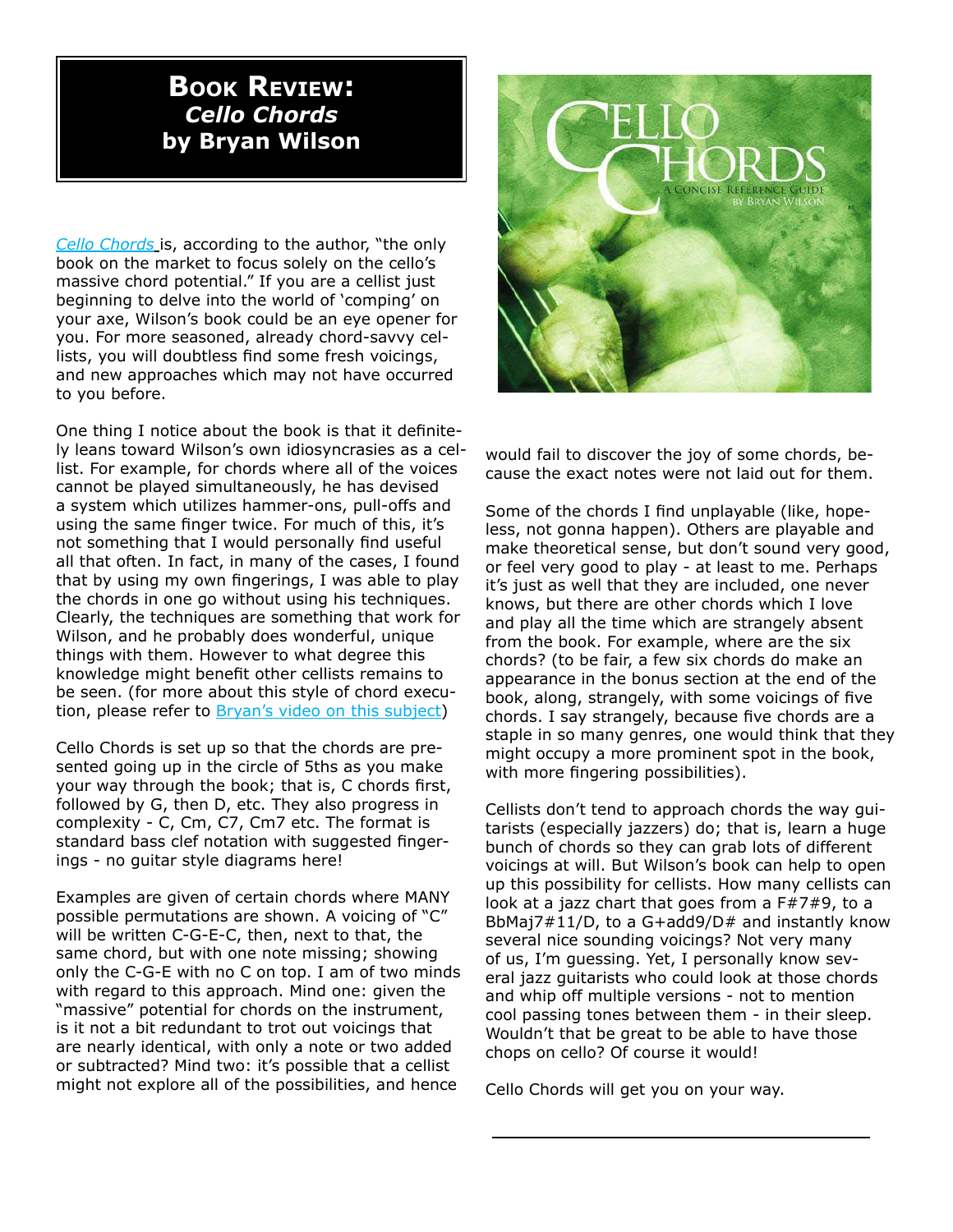### **BOOK REVIEW**: *Dead Cello* **by Aaron Minsky, Latham Music, 2011**

If you've ever wondered if legendary band The Grateful Dead was a one hit wonder (or close to it) Aaron Minsky, aka Von Cello, has created a book which helps to prove it.

Dead Cello is comprised of four Grateful Dead songs, transcribed for solo cello. Problem is that The Dead, unlike most other famous sixties bands, were really more of an onstage jam phenomenon than anything else. Consequently, they are not a group whose songs people walk around humming 40 years+ later. In fact, of the songs which could be considered their hits, only a few of them, notably Truckin' & Casey Jones, might still be heard on oldies radio. Compared to the memorable classics by many of the Dead's contemporaries, the pickins' are pretty slim indeed. Well-known material tends to the staple of most rock and pop cello transcriptions, however in this case, the arranger has precious little of that to draw from.

Given this dearth of hum-able fodder, Minsky actually does quite well with creating playable cello arrangements. The music is concise, easy to read, and thankfully devoid of too many markings, which can sometimes plague transcriptions of rock songs to notation. The obligatory Truckin' is of course represented here; as for the other three songs, which are more obscure, you may enjoy them just 'cause they're fun to play. However if you're a Deadhead (pretty much a dying breed at this late date) you'll probably be in, um, heaven. The cello arrangements you've been waiting over 40 years for are finally here!

(On a slightly more serious note, as etudes/solo cello performance works - whether you know the original versions or not - these pieces have definite value. If you're a teacher, try sliding one of these arrangements in next to those photocopies from the Schroeder 170 Foundation Studies for your student's practice this week - you'll have them eating out of your hand by Thanksgiving!)

Order info is here; Aaron Minsky's website here.